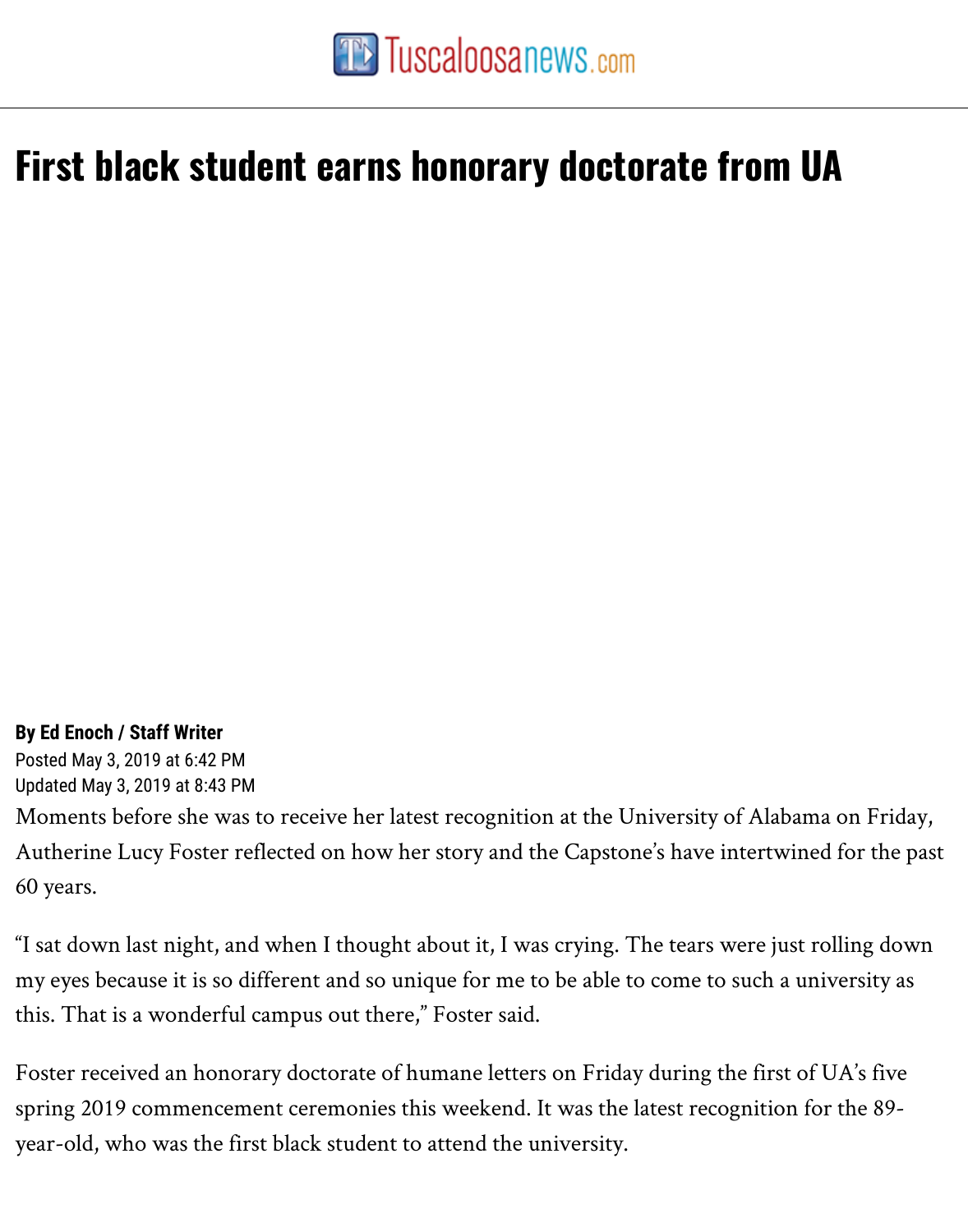She enrolled in 1956 after a federal court order allowed her into the then all-white school. She attended classes for three days before the UA board of trustees and administration chose to suspend her enrollment following violent protests and threats against her. She was rushed away from campus and the mobs who hounded her brief time there.

"The (experiences) are so different. And the difference is that the crowds here, I see laughing faces instead of frowning and displeased at my being here," Foster said. "That is much better than seeing someone frowning as if they don't want you here. That is quite a difference."

Nearly a decade later, UA was successfully integrated when Vivian Malone and James Hood were admitted on June 11, 1963, despite Gov. George Wallace's "Stand in the Schoolhouse Door" at Foster Auditorium. Malone later became the first black graduate of the university in 1965.

Foster finally got her first degree from UA 27 years ago. In the late 1980s, Foster's dismissal was reversed and she re-enrolled, completing her graduate work for a master's degree in elementary education in 1991. She waited until 1992 to graduate to share the moment with her daughter, who is also a UA alumna, according to UA.

"I'm just happy because all of them have had a taste of being at this university and studying something," Foster said of her family, some of whom joined her Friday.

The honorary doctorate was the latest honor bestowed on Foster for her part in the historic desegregating of UA. UA recognized Foster in 2017 with a historic marker in front of Graves Hall which houses the college of education. The university also named the clock tower at Malone Hood Plaza after Foster.

As Foster was pushed in a wheelchair through the tunnel to the floor of Coleman Coliseum for the commencement ceremony on Friday, the leadership of the university and the UA System greeted her as they waited to proceed to the stage. The current generation of university leaders stopped to take photos and exchange greetings in the moments before the ceremony.

"I'm excited to be here again with you," Trustee John England Jr. said.

Reflecting on the moment ahead of the ceremony, Foster said she struggled to put the feeling into words.